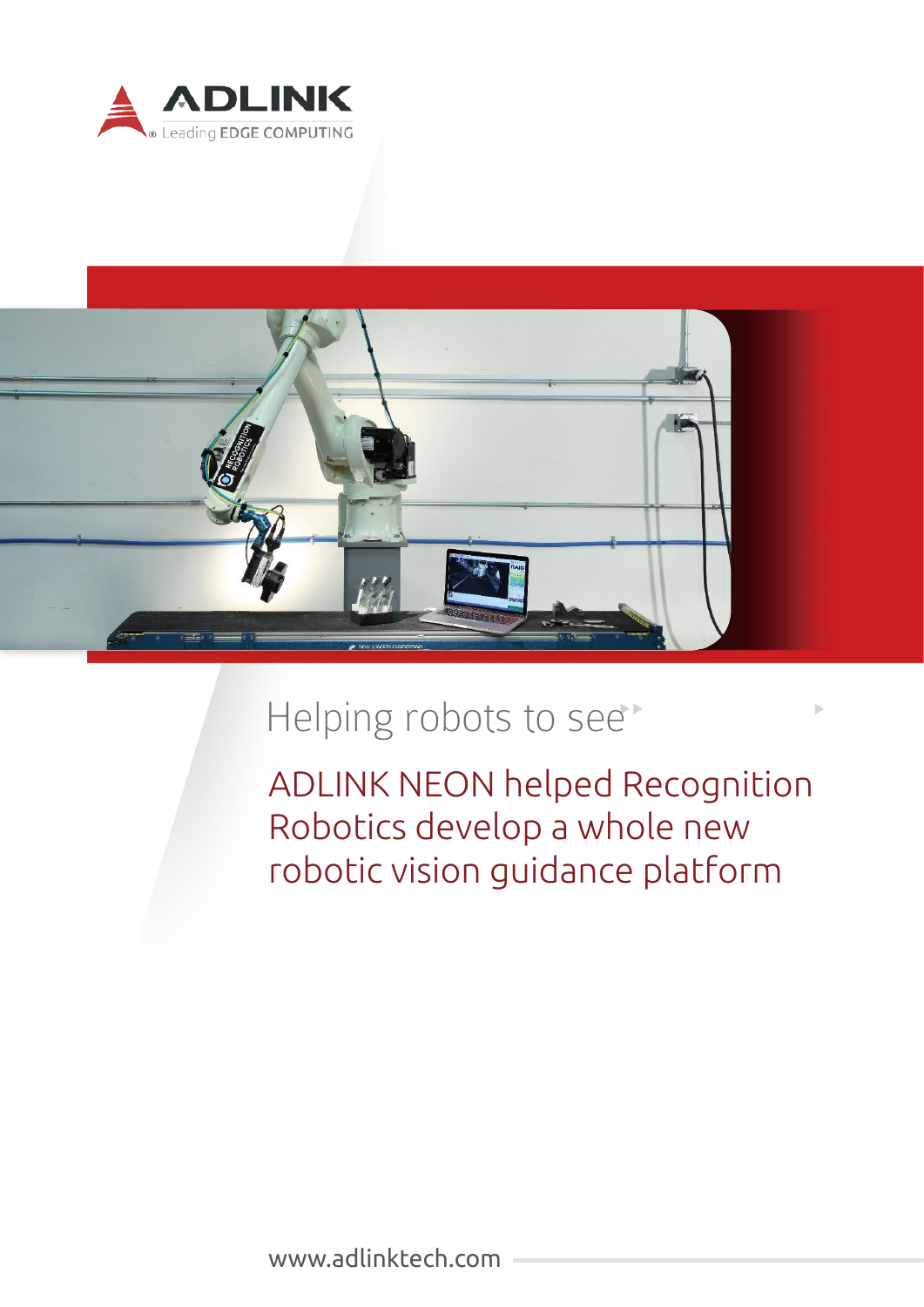### Situation

**Recognition Robotics** (www.recognitionrobotics.com) is a technology leader for visual recognition and robotic guidance. They have 11 patents which cover the unique capability to locate a part and determine 6 degrees of freedom (X Y Z Rx Ry Rz) from a single 2D camera image. As a result, Recognition Robotics is able to use their visual recognition system to guide any robot to pick-up and place complex objects using a single robot mounted camera. Recognition Robotics is also one of the few vision-guided solutions on the market capable of visually driving a robot to perform random pile picking (AKA bin-picking).

In 2012, Recognition Robotics went to market with their initial product called the **Robeye**, a solution for robotic guidance. The core differentiator of Robeye is visual recognition and guidance software that mimics the way humans see. Robeye uses an industrial camera attached to the robot arm to take images of the robot workspace, and a separate industrial computer to process the images and communicate with the robot's controller.



Figure 1 – Robeye's software user interface

Today, Recognition Robotics has found success with over 300 systems deployed in applications such as automotive body-in-white deracking applications, automotive powertrain and airframe fastening. The vision solution is simple to train and set up, and is able to use a single camera to acquire all of the information necessary for robot guidance.

### Problem

A large automotive parts supplier wanted to use a robotic arm to derack automotive body panels and place them onto a vehicle in the body-in-white part of the vehicle assembly process. With multiple suppliers and different generations of part racks, de-racking was a difficult process to automate until Recognition Robotics applied their vision algorithms to the robotic vision guidance problem. Prior to the implementation of vision guidance, part locations could float around between different racks with enough variation that it made it impossible for a robot to acquire parts from the racks in a repeatable fashion.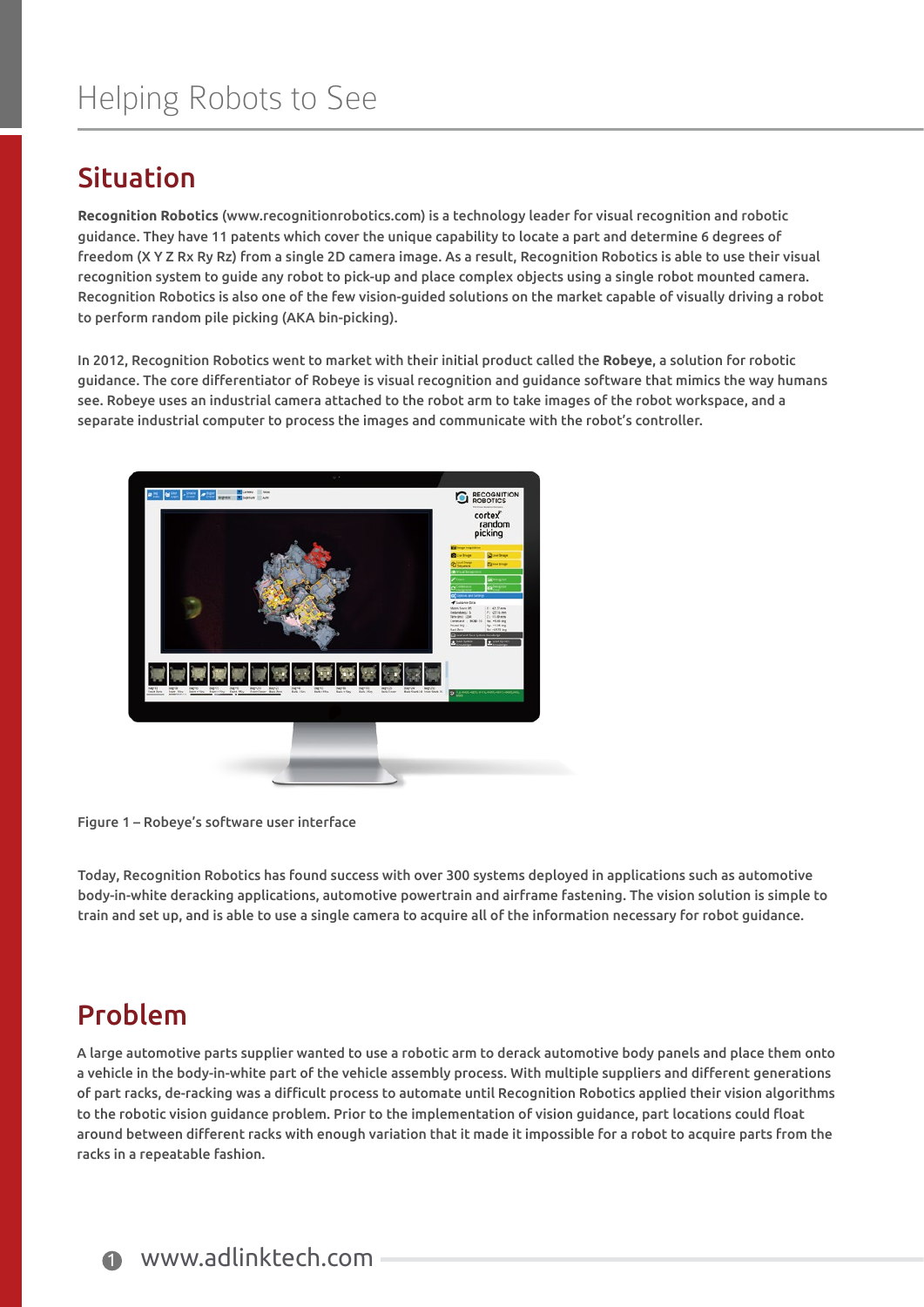With industrial floor space at a premium, the automotive customer required a system with the following key characteristics:

- Smaller footprint
- **Lower** cost
- Simpler to setup and operate

Recognition Robotics' Robeye is unique in its ability to process images in the same way that the human visual cortex functions. From a single 2D image their system is able to recognize a part and return the X, Y, Z, Rx, Ry and Rz location information about the orientation of the part within the robot's user frame. With this data, the robot is then able to update a preprogrammed path with the corrected offset data of that parts current location in space.



Figure 2 – Accurate part information from a 2D image with CortexRecognition.

**"The algorithms are based on the human cognitive ability to recognize objects. When I developed these algorithms, I was mimicking the human visual cortex. We've used knowledge about human brain function, the point of view of the human eye, and put this into the software realm." Dr Simon Melikian, CEO, Recognition Robotics**

The industrial imaging market is also flooded with many low-cost vision competitors. Inspection software is even available as open source libraries (e.g. OpenCV), and has commoditized the low end of the vision market. However, none of these low-cost vision providers include the unique (or patented) visual recognition and robot guidance capabilities of Recognition Robotics. However, reducing the overall system cost was necessary to meet customer's project requirements.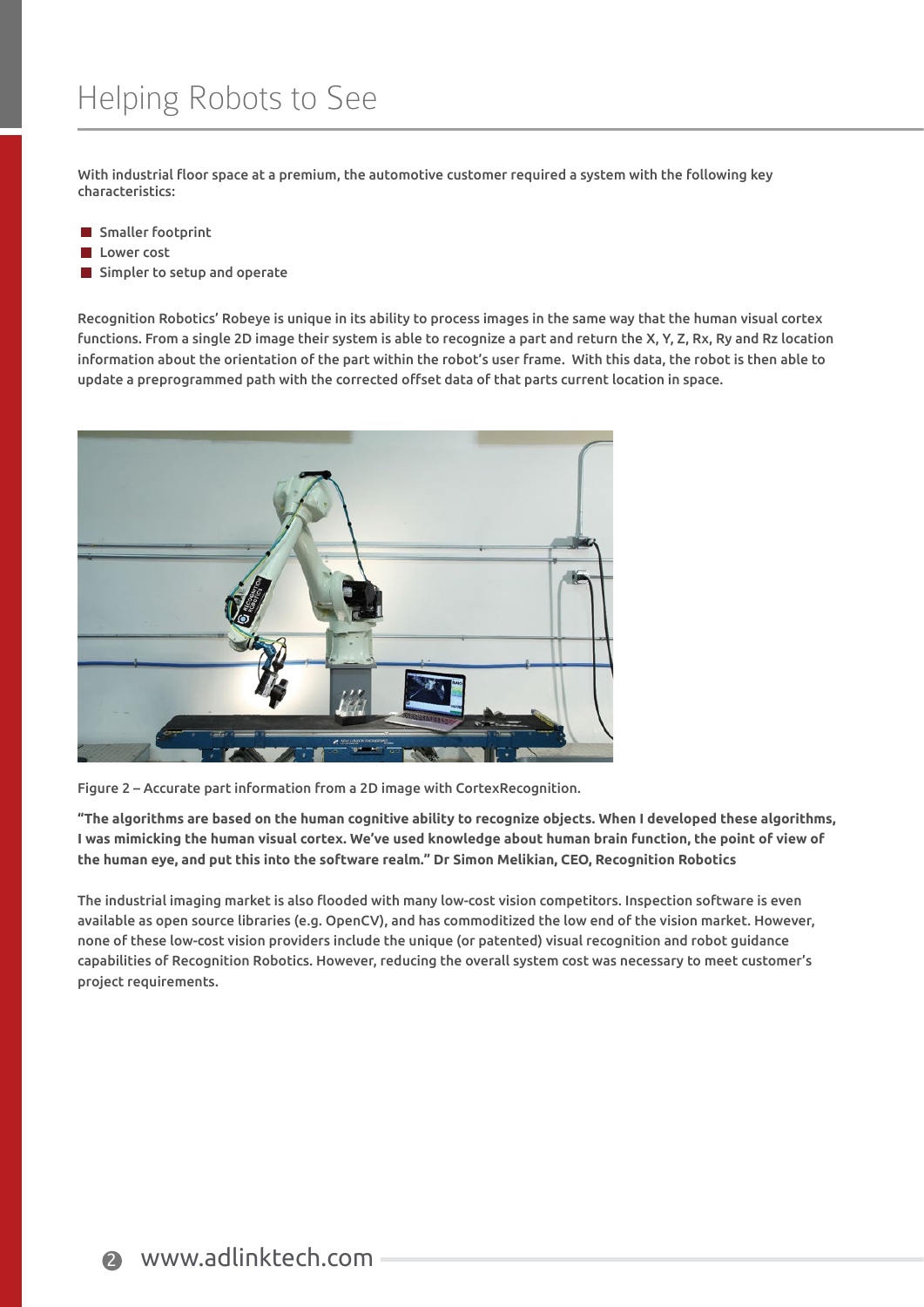## Helping Robots to See

#### Solution

Recognition Robotics partnered with ADLINK to leverage the ADLINK NEON-1020 smart camera as the core of a new generation of Robeye. As a result of this partnership, the **Robeye All-In-One** or **RAIO** product was born. The ADLINK NEON-1020 smart camera provided all of the functionality necessary to meet the hardware design goals of the RAIO product team.



Figure 3 - The RAIO Smart Camera from Recognition Robotics

The ADLINK NEON-1020 is a camera sensor, lens mount, PWM lighting control support and industrial computer combined in a small, self-contained package. It includes:

- Intel® Atom™ Quad-Core Processor E3845 1.91GHz
- **FPGA co-processor**
- **Windows or Linux OS**
- $\blacksquare$  Weight less than 2 kg

This architecture dramatically reduced the footprint of the Robeye product. The inclusion of on-board processing is what makes the camera "smart". The resulting camera package is ruggedized, IP67 sealed and proven to operate in the rigors necessary for end-of-arm tooling on an industrial robot. The Recognition Robotics software is windows compatible and runs on-board the ADLINK NEON-1020, thus eliminating the need for an external industrial computer to run the application. The entire solution is lightweight and able to be mounted directly onto the robotic arm for robot guidance. Because the RAIO unit is a completely self-contained visual recognition and guidance system, it's easy to remotely interface the RAIO and the robot controller for object teaching, configuration and execution. This capability now allows for remote programming and monitoring of multiple RAIO work cells across the manufacturing floor network.

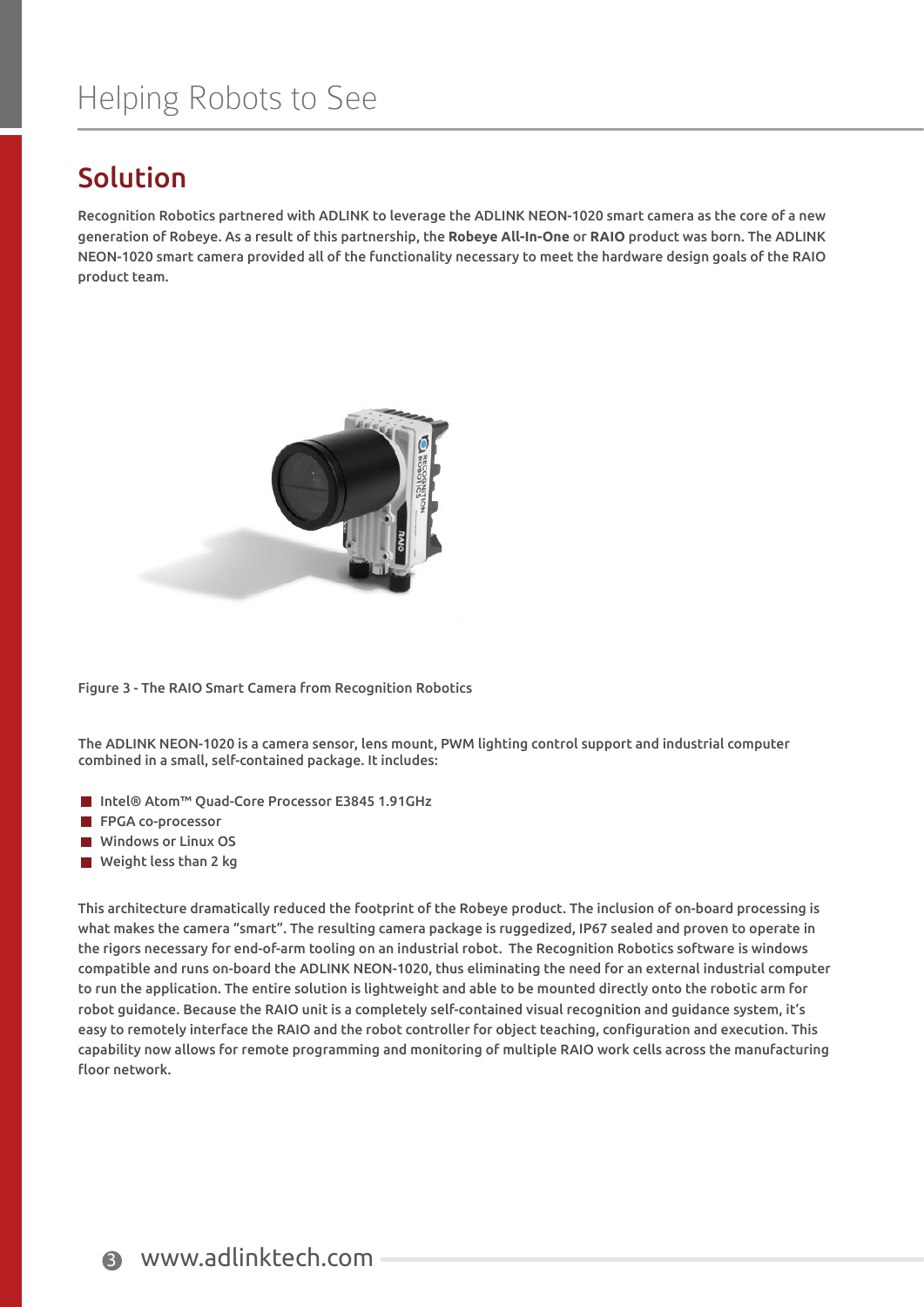## Helping Robots to See



Figure 4 - Multi-system networking with the ADLINK NEON camera.

**"ADLINK is very well known in the industry. They have been very flexible with us, they worked with us to get exactly what we needed out of an embedded sensor. There were specific features that we talked to ADLINK about, and they made sure we received exactly what we were looking for…"" Bradley Vargo, Robotics Guidance Engineer, Recognition Robotics**

Overall, the RAIO product development process illustrates how a software vendor and a hardware vendor can work together to create a best-in-class solution, leveraging the core competencies and unique expertise of each organization.

#### Results

ADLINK regularly works with partners such as Recognition Robotics to develop solutions that meet a unique market need. The NEON-1020 camera is one of several Smart Camera configurations available from ADLINK, which can be configured to meet your exact application requirements. The NEON product line is continually evolving as compute, storage and sensor technologies change and evolve, while providing a stable operating environment. As in this use case with Recognition Robotics, ADLINK is able to work with partners to meet the requirements of the system design as well as deliver new and unique capabilities.

**"Their customer support is excellent", Bradley Vargo, Robotics Guidance Engineer, Recognition Robotics**

Finally, ADLINK provides excellent, worldwide support, training and spare parts for both end users and partners alike.

For more information on Recognition Robotics RAIO solution, please visit www.recognitionrobotics.com. For more information on ADLINK's NEON smart camera platform, please visit www.adlinktech.com.